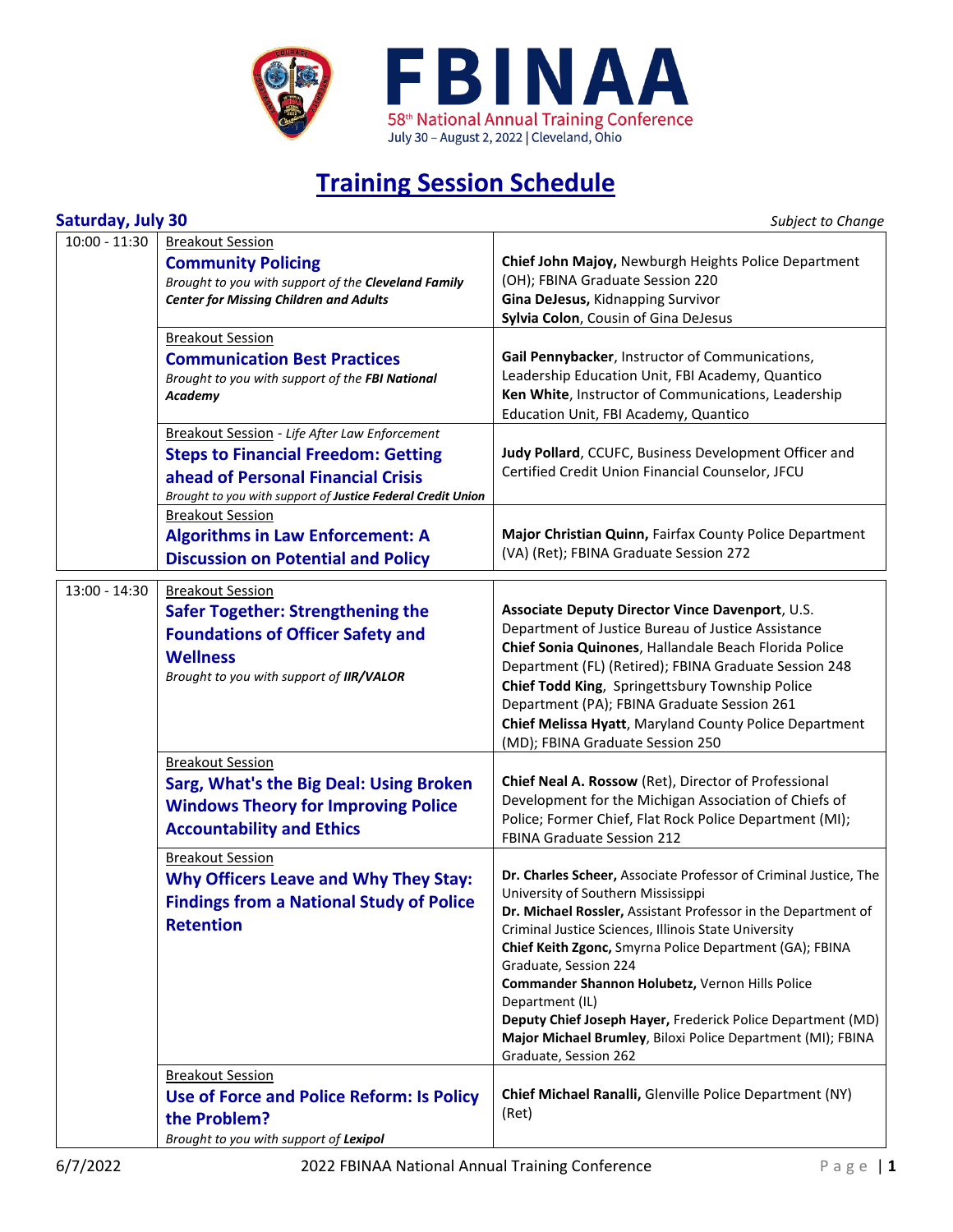## **Sunday, July 31**

| Juliaay, July Ji |                                                                                                                                               |                                                                                                                                                                                                                                                                   |
|------------------|-----------------------------------------------------------------------------------------------------------------------------------------------|-------------------------------------------------------------------------------------------------------------------------------------------------------------------------------------------------------------------------------------------------------------------|
| $08:30 - 10:00$  | Keynote<br><b>Special Presentation by NYPD</b><br><b>Commissioner Sewell</b>                                                                  | Commissioner Keechant Sewell, NYPD; FBINA Graduate<br>Session 235                                                                                                                                                                                                 |
| $13:00 - 14:30$  | Keynote<br><b>Special Presentation by Former ICE</b><br><b>Director Homan</b>                                                                 | <b>Thomas Homan, Former Director, U.S. Immigration and</b><br><b>Customs Enforcement</b>                                                                                                                                                                          |
| $15:00 - 16:30$  | <b>Breakout Session</b><br><b>FBI National Academy Update</b><br>Brought to you with support of the FBINAA and FBI<br><b>National Academy</b> | Howard Cook, Executive Director, FBI National Academy<br>Associates; FBINA Graduate Session 224<br>Dr. John Jarvis, Academic Dean, Training Division, FBI<br>Academy                                                                                              |
|                  | <b>Breakout Session</b><br><b>The Need for Sensory Awareness</b><br><b>Training for Law Enforcement</b>                                       | Chief Brad Flynn, Helena Police Department (AL); FBINA<br><b>Graduate Session 245</b>                                                                                                                                                                             |
|                  | <b>Breakout Session</b><br><b>Beyond Body Cameras: Unlocking the</b><br><b>Untapped Potential of Your Digital</b><br><b>Evidence</b>          | James Henning, Senior Law Enforcement Consultant, Knott<br>Laboratory; Commander, Denver Police Department (Ret);<br><b>FBINA Graduate Session 258</b><br>Jason Evans, Project Engineer, Knott Laboratory; Engineer,<br>Prior Police Officer, and US Navy Veteran |

## **Monday, August 1**

| $08:30 - 10:00$ | Keynote<br><b>Combat Leadership: Build High</b><br>Performance, Winning Teams (Part 1)<br>Brought to you with the support of T-Mobile, Panasonic and Nuance     | Jocko Willink, Retired U.S. Navy SEAL Officer; CEO and Co-<br>Founder, Echelon Front                                                                                                                                                                                                                        |
|-----------------|-----------------------------------------------------------------------------------------------------------------------------------------------------------------|-------------------------------------------------------------------------------------------------------------------------------------------------------------------------------------------------------------------------------------------------------------------------------------------------------------|
|                 |                                                                                                                                                                 |                                                                                                                                                                                                                                                                                                             |
| $13:00 - 14:30$ | Keynote<br><b>Combat Leadership: Build High</b><br><b>Performance, Winning Teams (Part 2)</b><br>Brought to you with support of T-Mobile, Panasonic and Nuance  | Jocko Willink, Retired U.S. Navy SEAL Officer; CEO and Co-<br>Founder, Echelon Front                                                                                                                                                                                                                        |
| $15:00 - 16:30$ | <b>Breakout Session</b>                                                                                                                                         |                                                                                                                                                                                                                                                                                                             |
|                 | <b>21st Century Officer Wellness, Trauma-</b><br><b>Informed Leadership, and Life After Law</b><br><b>Enforcement</b><br>Brought to you with support of Cordico | Dr. David Black, Founder of Cordico; Chief Psychologist of the<br>California Police Chiefs Association Wellness Committee;<br>National Sheriffs' Association Psychological Services Group                                                                                                                   |
|                 | <b>Breakout Session</b>                                                                                                                                         |                                                                                                                                                                                                                                                                                                             |
|                 | <b>Police Performance: Measuring Success</b><br>Brought to you with support of the FBI National<br>Academy                                                      | Dr. John Jarvis, Academic Dean, Training Division, FBI<br>Academy<br>Jonathan Aronie, Partner, Sheppard Mullin LLP; Co-Founder,<br><b>ABLE Project</b><br>Cory McGookin, Director of Training, Del Carmen Consulting;<br>Former FBI National Academy Unit Chief                                             |
|                 | <b>Breakout Session</b>                                                                                                                                         |                                                                                                                                                                                                                                                                                                             |
|                 | <b>Learning and Leading Through Loss</b>                                                                                                                        | Captain J. Sapp, Delaware State Police Honor Guard Unit;<br><b>FBINA Graduate Session 244</b>                                                                                                                                                                                                               |
|                 | <b>Breakout Session</b>                                                                                                                                         |                                                                                                                                                                                                                                                                                                             |
|                 | <b>Law Enforcement Information Sharing:</b><br><b>Data Sharing Networks</b>                                                                                     | Scott Bohn, Executive Director, Pennsylvania Chiefs of Police;<br><b>FBINA Graduate Session 186</b><br>Chief David Steffen, Northern Lancaster County Regional<br>Police Department (PA)<br>Chief Ken Truver, Castle Shannon Borough (PA); FBINAA<br>President; Pennsylvania Chiefs of Police Board Member; |
|                 |                                                                                                                                                                 | <b>FBINA Graduate Session 225</b>                                                                                                                                                                                                                                                                           |